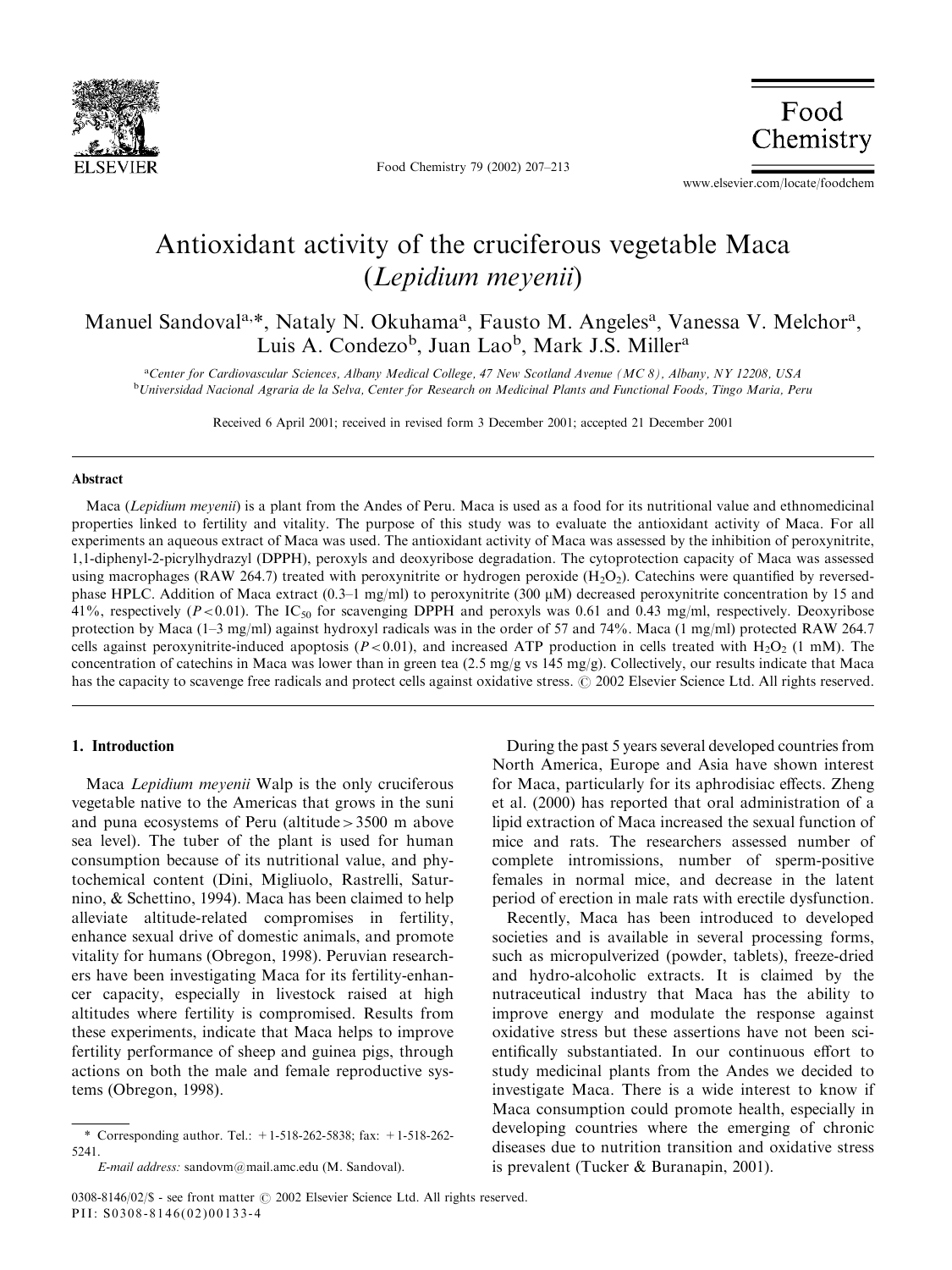The purpose of this study was to evaluate the antioxidant activity of Maca (Lepidium meyenii) assessed by its capacity to inhibit free radicals and to protect cells against oxidative stress.

## 2. Materials and methods

## 2.1. Chemicals and reagents

All chemicals were reagent grade and were purchased from Sigma Chemical Co (St. Louis, MO).

#### 2.2. Plant material

Farmers from Cerro de Pasco, Peru, cultivated Maca (*L. meyenii*) for this study. Cerro de Pasco ( $>4200$  m above sea level), is the major producing area in the Andes of Peru. Maca is harvested after 8–9 months of planting the crop, and was provided by Rainforest Phytoceuticals (Delmar, NY). The samples (tuber) were thoroughly washed  $(3x)$  with water containing sodium hypochlorite (NaOCl,  $1\%$ ) then dried in convection ovens at  $60 °C$  for 16 h. The samples were ground in a stainless steel Wiley Cutting mill (Fisher Scientific, Pittsburgh, PA), and sifted with a mesh  $(200 \mu m)$ . The micropulverized sample was hermetically stored in plastic bags to avoid microbial contamination.

## 2.3. Sample preparation

The sample was prepared only with water to resemble the usual preparation of Maca for consumption as part of the diet. We know that all phenolic compounds present in Maca are not extracted with this form of preparation. There are alcoholic preparations with 44% alcohol that are available commercially; however, for ethical reasons we do not encourage this form of Maca. An aqueous extract was made by boiling in water the micropulverized Maca (50 mg/ml) for 10 min. For in vitro chemical reactions, the aqueous extract was filtered at 20 µm with a Whatman paper. All assays were carried out with a fresh solution of Maca. To compare Maca with another source of natural antioxidants we collected tea (Camellia sinensis) from Jardines de Te S.A. (Tingo Maria, Peru). Green tea was manufactured in our laboratory following a proprietary methodology. Stock solutions of green tea (50 mg/ml) were prepared for HPLC analysis.

## 2.4. Peroxynitrite synthesis

Peroxynitrite was synthesized by modifying a previous methodology. Briefly, solutions of (a)  $0.6$  M NaNO<sub>2</sub>,  $3\%$  H<sub>2</sub>O<sub>2</sub> and (b) 0.6 M HCl, were pumped using a syringe infusion pump (Harvard Apparatus, South Natick, MA) at 24 ml/min, into a Y junction and mixed in a 2-mm diameter silicone tubing. The acid catalyzed reaction was quenched in 1.5 M KOH solution. The prepared stock solution contained 40 mM peroxynitrite as determined by absorbance at 302 nm (Sandoval-Chacón et al., 1998). The stock peroxynitrite solution was purified with  $MnO<sub>2</sub>$  to remove excess of unreacted  $H_2O_2$ , then filtered at 0.2  $\mu$ m.

## 2.5. DPPH assay

The 1,1-diphenyl-2-picrylhydarazyl (DPPH) radical scavenging method previously reported by (Yamaguchi, Takamura, Matoba, & Terao, 1998) was modified as follows. The aqueous extract of Maca (50 mg/ml) was dissolved in ethanol (1:4 vol/vol) prior to the reaction with a methanolic solution of DPPH (100  $\mu$ M). An aliquot (500 ml) of Maca was placed in a cuvette and DPPH (500  $\mu$ l) was added to obtain a final vol 1 ml. The decrease in absorbance at 515 nm was determined continuously with data capturing at 30-s intervals with a Beckman Coulter DU-640 spectrophotometer (Beckman Instruments, Fullerton, CA). All determinations were performed in triplicate. The DPPH scavenging capacity of Maca was expressed as percentage inhibition (% inhibition), and was determined by the following expression: % inhibition =  $[(A_{control} - A_{sample})/A_{control}] \times$ 100 where  $A_{control}$  is the absorbance at time=0, and A sample is the absorbance of the sample at time= 15 min.

#### 2.6. Peroxyl radical scavenging

Peroxyl radicals can be generated by several methods, and their reaction with antioxidants studied. We selected to use the total (peroxyl) radical-trapping antioxidant parameter (TRAP) assay (Bartosz, Janaszewska, Ertel, & Bartosz, 1998; van Overveld, Haenen, Rhemrev, Vermeiden, & Bast, 2000), which is used to study the antioxidants in biological fluids. Peroxyl radicals were generated by 2,2'-azobis(2-amidinopropane) hydrochloride (AAPH). In this method, the peroxyl radical has a green color and is quantified spectrophotometrically at 414 nm. For our experiments, Maca at different concentrations was added to evaluate the rate of peroxidation determined by the decrease in absorbance. The original method was modified as follows. A stock solution containing:  $225 \mu M$ ,  $2,2$ -azinobis (3-ethylbenzthiazoline-6-sulfonic acid) and 2 mM, AAPH in PBS buffer (50 mM phosphate, 0.9% NaCl, pH 7.4) was prepared and incubated at 70  $\degree$ C for 20 min then cooled on ice. Inhibition of peroxyl radicals was determined by adding Maca  $(10 \mu l)$  to the reaction mixture in a final volume of 1 ml at  $37 \text{ }^{\circ}$ C. The decrease in absorbance at 414 nm was determined continuously with data capturing at 30-s intervals for 6 min with a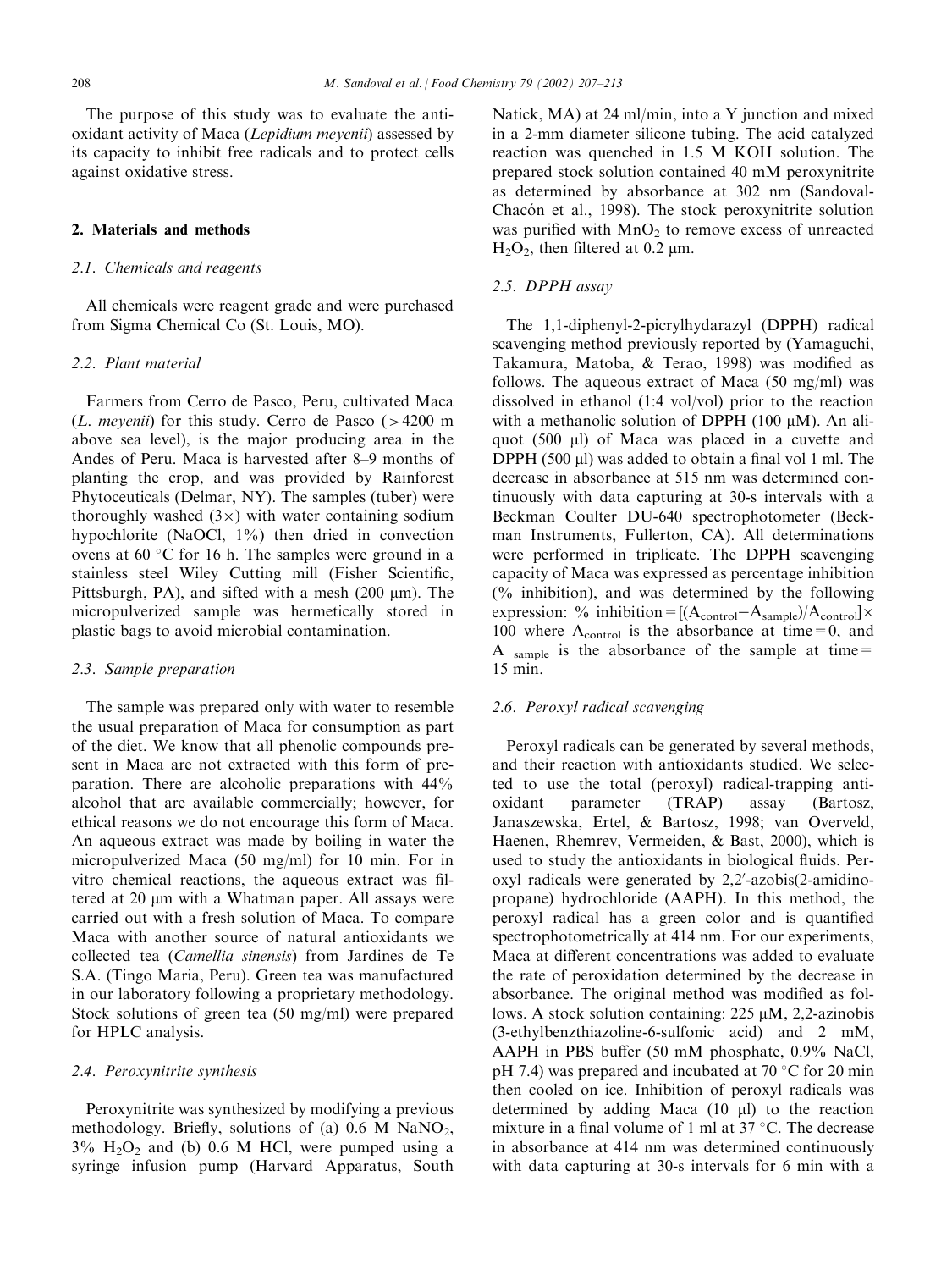DU-640 spectrophotometer (Beckman Instruments, Fullerton, CA). Inhibition of peroxyl radicals was calculated by the following expression: % inhibition  $=[(A_{control}-A_{sample})/A_{control}]\times100$  where A control is the absorbance at time=0, and A sample is the absorbance of the sample at time  $=6$  min.

## 2.7. Deoxyribose assay

To further evaluate the antioxidant activity of Maca we assessed deoxyribose protection against hydroxyl radicals  $\bullet$ OH) generated by reacting Fe<sup>3+</sup>-EDTA, ascorbic acid and  $H_2O_2$  (Halliwell, Gutteridge, & Aruoma, 1987). Briefly, the reaction mixtures contained, in a final volume of 1 ml, the following reagents: deoxyribose (2 mM),  $KH_2PO_4-KOH$  buffer, pH 7.4 (20 mM), FeCl<sub>3</sub> (100  $\mu$ M), ascorbate (100  $\mu$ M), and variable concentrations of Maca. Formation of malonaldehyde (MDA) was quantified at 532 nm with a Beckman Coulter DU-640 spectrophotometer (Beckman Instruments, Fullerton, CA).

#### 2.8. ATP production

Experiments were conducted to evaluate whether Maca had the ability to maintain the intracellular levels of adenosine 5'-triphosphate (ATP) in macrophages (RAW 264.7) exposed to conditions of oxidative stress. RAW 264.7 cells were either treated with  $H_2O_2$  (1 mM) or pretreated with Maca (1 mg/ml) for 1 h, then cells were fed medium containing  $H_2O_2$  (1 mM) and incubated for 4 h. The concentration of ATP was quantified following a previous methodology (Hinshaw, Burger, Delius, & Hyslop, 1990) using a TD-20/20 Luminometer (Turner Designs, Sunnyvale, CA). A commercial standard of ATP was used to establish the calibration curve for this assay.

#### 2.9. Apoptosis

RAW 264.7 cells were treated with peroxynitrite (300  $\mu$ M) and/or supplemented with Maca (1 mg/ml), and incubated for 4 h. Apoptosis was quantified using a Vmax Kinetic microplate reader (Molecular Devices, Sunnyvale, CA) with a cell death detection ELISA kit (Roche Molecular Biochemicals, Nutley, NJ) as described previously (Sandoval-Chacón et al., 1998).

## 2.10. HPLC and chromatographic conditions

The HPLC system consisted of a GBC LC 1150 series pump, a GBC 1650 advanced autosampler (GBC Scientific Equipment Pty Ltd, Dandenong, Australia), a 25  $cm \times 4.6$  mm I.D. Discovery<sup>®</sup> C18, 5  $\mu$ m analytical column (SUPELCO, Bellefonte, PA), and a Waters 490E programmable multi wavelength detector (Waters, Milford, MA). To determine the content of catechins in Maca and green tea, aqueous extracts were prepared (50 mg/ml) in hot water. Then the extract was centrifuged at  $4000 \times g$  and filtered at 0.2 µm prior to HPLC analysis. For HPLC calibration, we used the standards Catechin (CAT), epigallocatechin gallate (EGCG), and Polyphenon 60 (Sigma Chemical, St. Louis, MO). Stock solutions of the standards were prepared by dissolving weighed quantities of standards in HPLC-grade methanol. Aliquots were stored at  $-20$  °C to preserve its stability. All separations were performed at ambient temperature by reversed-phase HPLC using gradient elution. Flavanols were detected at 210 nm (Bronner & Beecher, 1998), using a methanol-aqueous acetate buffer (1 mM acetic acid, 1 mM sodium acetate in water, pH 4.5) programmed linearly from 30 to 50% methanol (0– 40 min) at a flow rate of 0.5 ml/min.

# 2.11. Statistical analysis

Each experiment was performed at least three times and results are presented as the mean $\pm$ S.E. Statistical analyses were performed using t-test and one-way ANOVA. Post hoc comparison of means was done by Least Significant Difference test and unpaired t-test. A probability value of  $< 0.05$  was considered significant.

#### 3. Results and discussion

In the present study we showed that addition of an aqueous extract of Maca (0.3–1 mg/ml) scavenged  $(P<0.01)$  peroxynitrite (300  $\mu$ M) by 15.0 $\pm$ 0.7 and  $41.1 \pm 1.2\%$ , respectively (Fig. 1). The decomposition of peroxynitrite was monitored at pH 12 because peroxynitrite has a short-half life at physiological pH. In previous experiments we have shown that antioxidants from botanicals decreased the half-life of peroxynitrite, and by this mechanism they protected DNA against oxidant-induced damage (Sandoval et al., 1997). Our results indicate that Maca contains phytochemicals that have the ability to quench peroxynitrite, which is produced physiologically under chronic inflammation (Beckman & Koppenol, 1996). The antioxidant activity of Maca was also investigated by measuring its capacity to scavenge DPPH and peroxyl radicals. As shown in Table 1, Maca (0.03–3 mg/ml) quenched DPPH (100  $\mu$ M) in a dose dependent manner (P < 0.01). The IC<sub>50</sub> value for DPPH inhibition was 0.61 mg/ml. Results from the peroxyl assays indicated that Maca decreased peroxyl formation ( $P < 0.01$ ). The IC<sub>50</sub> value for peroxyls was 0.43 mg/ml. The formation of peroxyl radicals is a key step in lipid peroxidation (Halliwell & Gutteridge, 1990); our results demonstrate that Maca contains water-soluble scavengers that may contribute to decompose peroxyls produced during inflammatory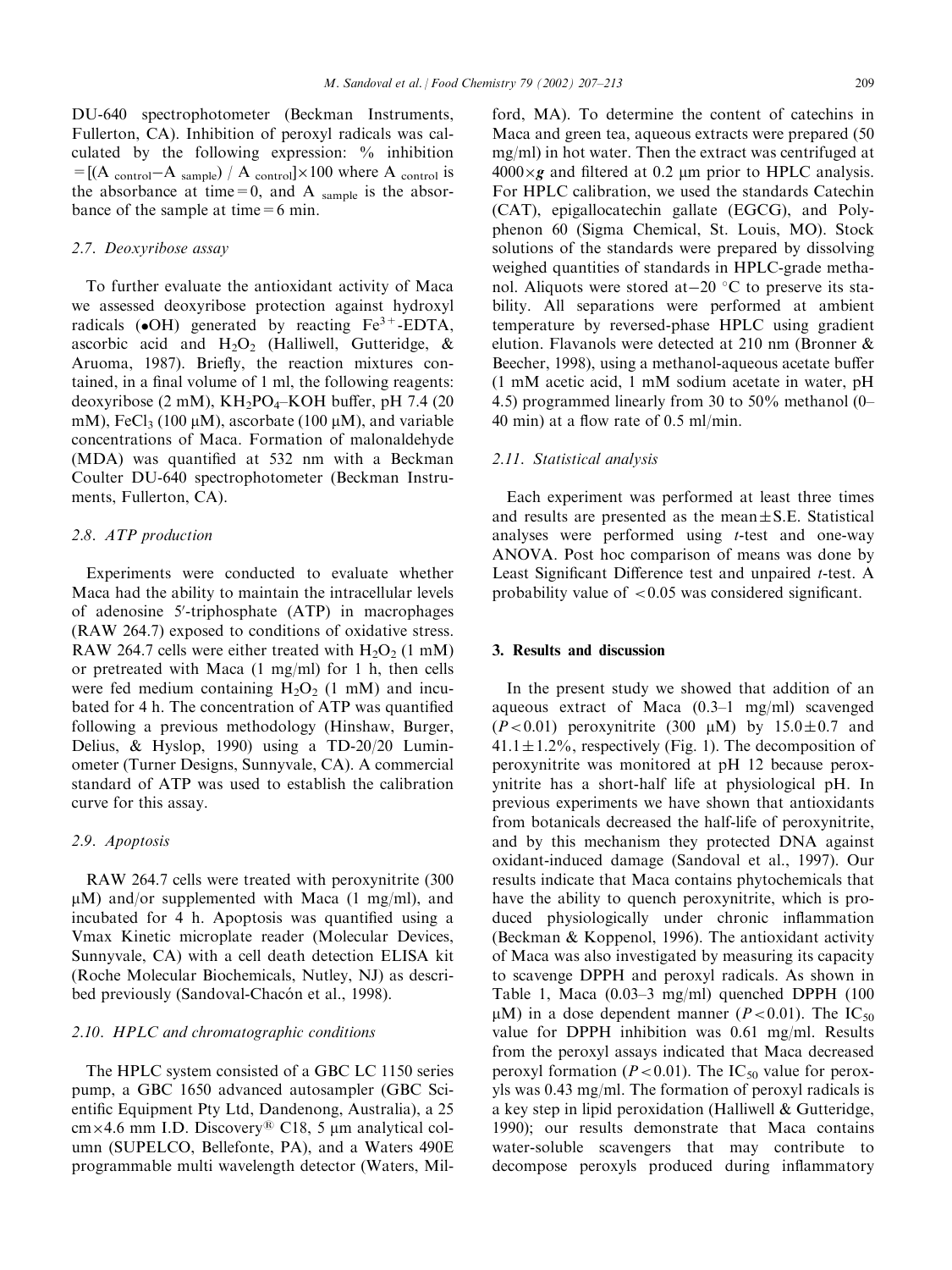states (Dean, Gieseg, & Davies, 1993), hence Maca consumption may afford cytoprotective effects.

In another set of experiments, the ability of Maca to quench hydroxyl radicals was tested in vitro. The results indicated that Maca (1–3 mg/ml) afforded deoxyribose protection  $(P<0.01)$  against hydroxyl radicals in the range of 57–74%, respectively. As it has been reported, mitochondrial metabolism represents a major source of intracellular ROS, such as superoxide, hydroxyl radicals



Fig. 1. Antioxidant activity of Maca (Lepidium meyenii) determined by its capacity to decompose peroxynitrite. The scavenging of peroxynitrite was quantified spectrophotometrically at 302 nm as described in Section 2. Values are mean $\pm$ S.E. of three samples. \*Significant inhibition  $(P<0.01)$  compared to control peroxynitrite (PN).

Table 1 Free radical scavenging capacity of Maca (Lepidium meyenii)<sup>a</sup>

| Maca $(mg/ml)$ | Free radical inhibition $(\%)$ |                |  |
|----------------|--------------------------------|----------------|--|
|                | <b>DPPH</b>                    | Peroxyl        |  |
| 0.03           | $21.64 \pm 0.02$               | $11.3 + 1.3$   |  |
| 0.10           | $34.79 \pm 0.05$               | $21.8 \pm 1.5$ |  |
| 0.30           | $44.35 \pm 0.10$               | $46.7 \pm 1.4$ |  |
| 1.00           | $55.40 \pm 0.19$               | $93.3 \pm 0.4$ |  |
| 3.00           | $71.38 \pm 0.31$               | ND.            |  |

<sup>a</sup> An aqueous extract of Maca was used for these experiments. The absorbance inhibition for DPPH and peroxyls was monitored at 515 and 414 nm, respectively. Values represent mean $\pm$ S.E. of three different reactions as described in Section 2. Significant ( $P < 0.01$ ) inhibition of DPPH as the dose of Maca increased.

or hydrogen peroxide (Koufen & Stark, 2000). There is increasing evidence that increased production of reactive oxygen species are involved in various disorders, and also are responsible for cellular damage (Johnson, Ferrans, Lowenstein, & Finkel, 1996).

To assess the cytoprotective capacity of Maca against peroxynitrite-induced apoptosis we used macrophages (RAW 264.7). Results from these experiments demonstrated the ability of Maca (1 mg/ml) to protect against DNA damage induced by peroxynitrite (Table 2). The formation of peroxynitrite from nitric oxide (NO) and superoxide has been proposed as a mechanism to explain the cytotoxic effects of NO and superoxide (Beckman & Koppenol, 1996). Peroxynitrite has been shown to induce apoptosis in several cell lines (Sandoval et al., 1997), inactivate the DNA repair enzyme poly ADP-ribose polymerase (Zingarelli, O'Conner, Wong, Salzman, & Szabó, 1996), and oxidize intracellular proteins (Grune, Klolz, Gieche, Rudeck, & Sies, 2001). The observed cytoprotective effects of Maca may be due in part to its capacity to diminish the deleterious effects of excessive production of reactive oxygen species. This is the first report, to our knowledge, of the cytoprotective effect of Maca against cell death induction by peroxynitrite.

To investigate whether Maca may contribute to the maintenance of intracellular ATP production in conditions of oxidative stress generated by  $H_2O_2$ , we conducted experiments with RAW 264.7 cells. The results indicated that  $H_2O_2$  (1 mM) decreased ATP production by 42.3% ( $P < 0.001$ ) compared to the control group (100%). On the other hand, pretreatment with Maca (1 mg/ml) for 1 h increased ATP production by 48.2% compared to the  $H_2O_2$  treated cells ( $P < 0.01$ ). As it has been reported, hydrogen peroxide exerts deleterious effects on cell function influencing molecular and biochemical processes, which in turn decrease ATP production observed during oxidative stress (Allen & Tresini, 2000). To counteract the cytotoxic effect of

Table 2

Effect of Maca (Lepidium meyenii) on peroxynitrite-induced apoptosis in RAW 264.7 cellsa

| Treatment                  | Apoptosis OD $_{490/650}$     |  |
|----------------------------|-------------------------------|--|
| Control                    | $1.366 \pm 0.08$              |  |
| Peroxynitrite, $300 \mu M$ | $2.834 \pm 0.09^b$            |  |
| Maca, $1 \text{ mg/ml}$    | $1.413 \pm 0.13$              |  |
| $PN + Maca$                | $1.962 \pm 0.05$ <sup>c</sup> |  |
|                            |                               |  |

<sup>a</sup> An aqueous extract of Maca was used for this experiment. Cells were seeded at a density of  $1 \times 10^6$  cells/well. Details of the experiment are described in Section 2. Values represent mean $\pm$ S.E. of three experiments, each with three samples.

 $<sup>b</sup>$  Significant increase in apoptosis ( $P < 0.01$ ) compared to control</sup> and Maca.

 $\degree$  Significant decrease in apoptosis ( $P < 0.01$ ) compared to peroxynitrite (PN).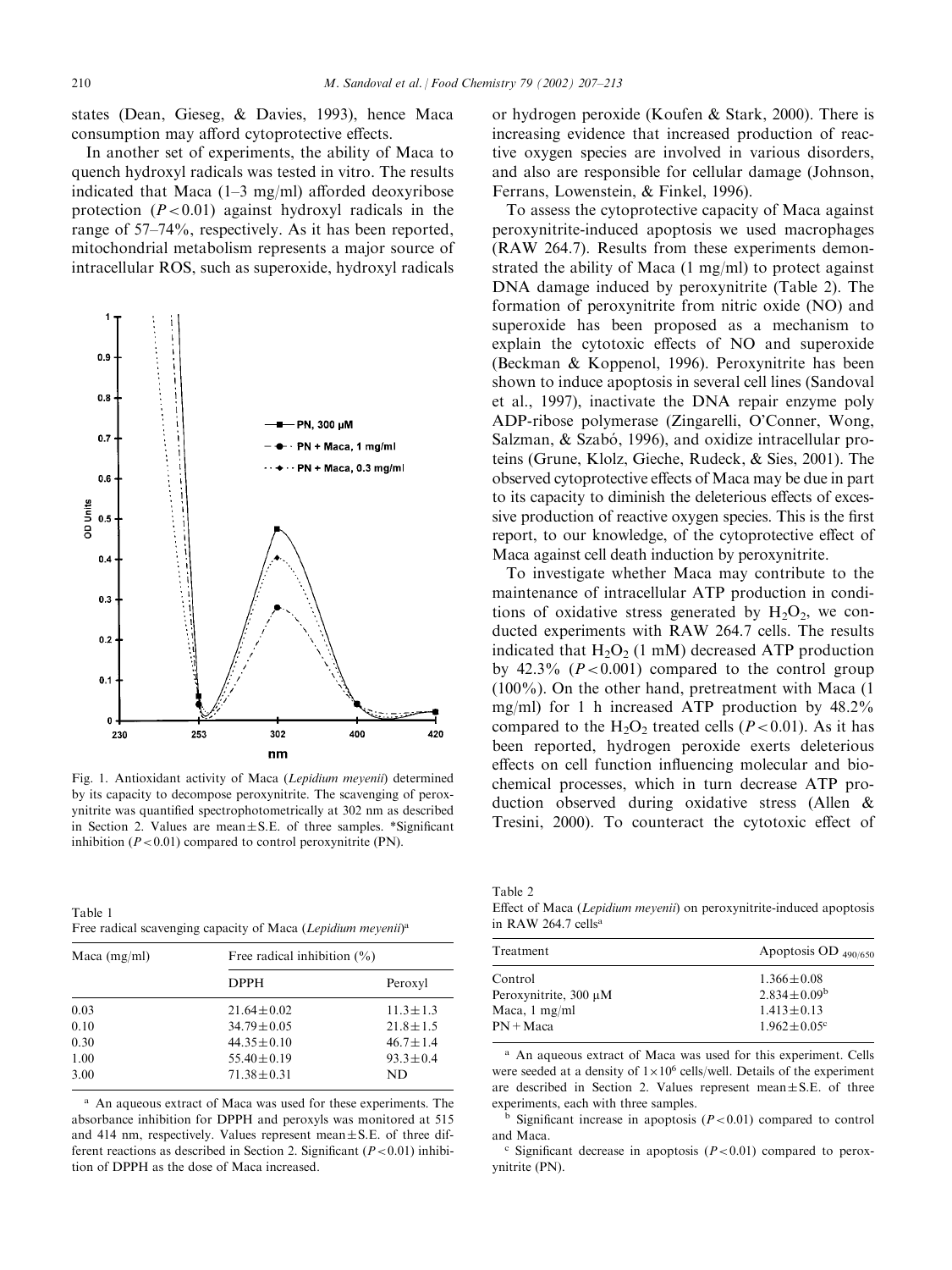$H_2O_2$ , catalase is required for the dismutation of  $H_2O_2$ into water and molecular oxygen (Halliwell & Gutteridge, 1990). During oxidative stress the production of ROS is exacerbated, less ATP is produced, and more catalase may be required for keeping intracellular  $H_2O_2$ concentrations at a steady-state levels (Tan et al., 2000). The in vitro results indicated that Maca reacted with oxidants and free radicals, and protected cells against peroxynitrite and  $H_2O_2$ . Hence, Maca may help to maintain a balance between oxidants and antioxidants.

The presence of flavanols in Maca was determined by reversed-phase HPLC (Fig. 2), and the catechin content was compared with green tea (Table 3). Maca has a lower content of catechins than green tea (2.5 mg/g vs 145 mg/g). It has been reported that polyphenols in green tea contribute to its potent antioxidant capacity (Trevisanato & Kim, 2000; Salah, Miller, Paganga, Tijburg, & Rice-Evans, 1995; Singh, Ravindranath, & Singh, 1999). Since greater concentrations of Maca were required for inhibiting oxidants and free radicals than



Fig. 2. HPLC chromatogram of an aqueous extract of Maca (Lepidium meyenii). Calibration curves were obtained from commercial flavanol standards. Epigallocatechin gallate (1), Epigallocatechin (2), Catechin (3), Epicatechin gallate (4), and Epicatechin (5). A linear relationship between peak size and concentration was observed. For quantification of the compounds (1–5), the area under the curve was used. Chromatographic conditions are described in Section 2.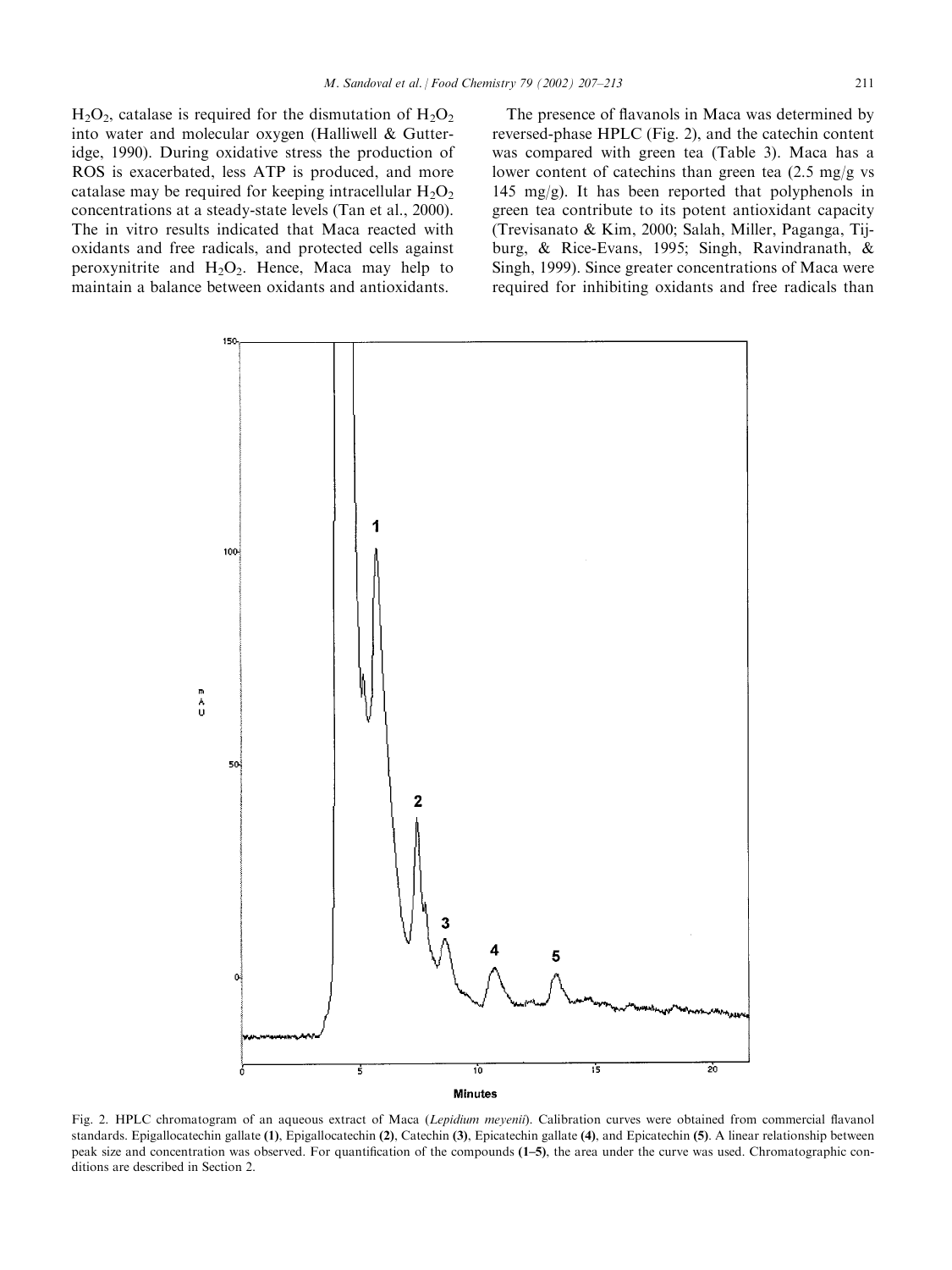Table 3 Content of flavanols in Maca (mg/g) (Lepidium meyenii) and green tea (Camellia sinensis) determined by HPLC<sup>a</sup>

| Maca             | Green tea       |
|------------------|-----------------|
| $0.32 \pm 0.001$ | $30.39 \pm 1.9$ |
| $0.17 \pm 0.009$ | $13.74 \pm 0.9$ |
| $0.37 \pm 0.003$ | $2.15 \pm 0.7$  |
| $0.66 \pm 0.001$ | $47.84 \pm 1.1$ |
| $0.92 \pm 0.002$ | $54.01 \pm 1.7$ |
|                  |                 |

<sup>a</sup> Aqueous extracts of Maca and green tea were used for these experiments. The content of flavanols was determined by reversedphase HPLC as described in Section 2. Values (mg/g dry matter) represent mean $\pm$ S.E. of three injections.



Fig. 3. Effect of Maca (Lepidium meyenii) on ATP production in macrophages (RAW 264.7). Cells were seeded at  $1 \times 10^6$  cells/well. Bars represent ATP production of cells treated with hydrogen peroxide and Maca. The concentration of ATP in the medium was quantified using a luminometer as described in Section 2. Values are mean $\pm$ S.E. of three samples. \*\*Significant inhibition  $(P<0.001)$  compared to control; \*significant increase in ATP production compared to hydrogen peroxide  $(P<0.01)$ .

green tea and Uncaria tomentosa (Erba et al., 1999; Sandoval et al., 2000), it is possible that its polyphenols content explains the observed difference of action for quenching oxidants. The pattern of consumption of both sources may explain the health benefit of consuming Maca (approximately 75 g/day) in conditions of oxidative stress compared to green tea intake (1 g/cup). Another potential benefit for Maca may be its isothiocyanates content. Isothiocyanates have been shown to have antioxidant activities (Fahey & Talay, 1999), and anticarcinogenic properties as assessed by the ability to inhibit phase I enzymes, and induce phase II enzymes (Rose et al., 2000).

The recent growth in knowledge of reactive oxygen and nitrogen species (ROS/RNS) and antioxidants in biology is generating interest on natural products that may contribute to cell protection or improve health conditions (Hardy, 2000). The most notorious ROS/ RNS (superoxide, hydroxyl, peroxyl,  $H_2O_2$  and peroxynitrite) have been implicated in the etiology of degenerative diseases including cardiovascular disease,

diabetes, cancer, neurodegenerative disorders, and aging (Allen & Tresini, 2000). There are few studies evaluating the mechanisms for the beneficial effects of Maca. Here, we demonstrated that Maca degraded free radicals, ameliorated peroxynitrite induced-cell death similar to what we described for other plant extracts, and protected cells against hydrogen peroxide by maintaining the intracellular production of ATP. Collectively, our results indicate that Maca has the ability to scavenge free radicals, and provides cytoprotection during oxidative stress conditions (Fig. 3).

#### References

- Allen, R. G., & Tresini, M. (2000). Oxidative stress and gene regulation. Free Radical Biology Medicine, 28, 463–499.
- Bartosz, G., Janaszewska, A., Ertel, D., & Bartosz, M. (1998). Simple determination of peroxyl radical-trapping capacity. Biochemical and Molecular Biology International, 46, 519–528.
- Beckman, J. S., & Koppenol, W. H. (1996). Nitric oxide, superoxide, and peroxynitrite: the good, the bad, and ugly. American Journal of Physiology, 271, C1424–C1437.
- Bronner, W. E., & Beecher, G. R. (1998). Method for determining the content of catechins in tea infusions by high-performance liquid chromatography. Journal of Chromatography A., 805, 137–142.
- Dean, R. T., Gieseg, S., & Davies, M. J. (1993). Reactive species and their accumulation on radical damaged proteins. Trends in Biochemical Science, 18, 437–441.
- Dini, F., Migliuolo, G., Rastrelli, L., Saturnino, P., & Schettino, O. (1994). Chemical composition of Lepidium meyenii. Food Chemistry, 49, 347–349.
- Erba, D., Riso, P., Colombo, A., & Testolin, G. (1999). Supplementation of jurkat with green tea extract decreases oxidative damage due to iron treatment. Journal of Nutrition, 129, 2130–2134.
- Fahey, J. W., & Talalay, P. (1999). Antioxidant functions of sulforaphane: a potent inducer of phase II detoxification enzymes. Food Chemistry and Toxicology, 37, 973–979.
- Grune, T., Klotz, L.-A., Gieche, J., Rudeck, M., & Sies, H. (2001). Protein oxidation and proteolysis by the nonradical oxidants singlet oxygen or peroxynitrite. Free Radical Biology and Medicine, 30, 1243–1253.
- Halliwell, B., Gutteridge, J. M. C., & Aruoma, O. I. (1987). The deoxyribose method: a simple ''test tube'' assay for the determination of rate constants for reactions of hydroxyl radicals. Analytical Biochemistry, 165, 215–219.
- Halliwell, B., & Gutteridge, J. M. (1990). Role of free radicals and catalytic metal ions in human disease: an overview. Methods in Enzymology, 186, 1–85.
- Hardy, G. (2000). Nutraceuticals and Functional Foods: Introduction and meaning. Nutrition, 16, 688–697.
- Hinshaw, D. B., Burger, J. M., Delius, R. E., & Hyslop, P. A. (1990). Mechanisms of protection of oxidant-injured endothelial cells by glutamine. Surgery, 108, 298–305.
- Johnson, T. M., Yu, Z., Ferrans, V. J., Lowenstein, R. A., & Finkel, T. (1996). Reactive oxygen species are downstream mediators of p53 dependent apoptosis. Proceedings of the National Academy of Sciences of the United States of America, 93, 11848–11852.
- Koufen, P., & Stark, G. (2000). Free radical induced inactivation of creatine kinase: sites of interaction, protection, and recovery. Biochimca et Biophysica Acta, 1501, 44–50.
- Obregon, L. (1998). Maca. Planta Medicinal y Nutritiva del Peru. Lima, Peru: Instituto de Fitoterapia Americano.
- Rose, P., Faulkner, K., Williamson, G., & Mithen, R. (2000). 7 methylsulfinylheptyl and 8-methylsulfinyloctyl isothiocyanates from